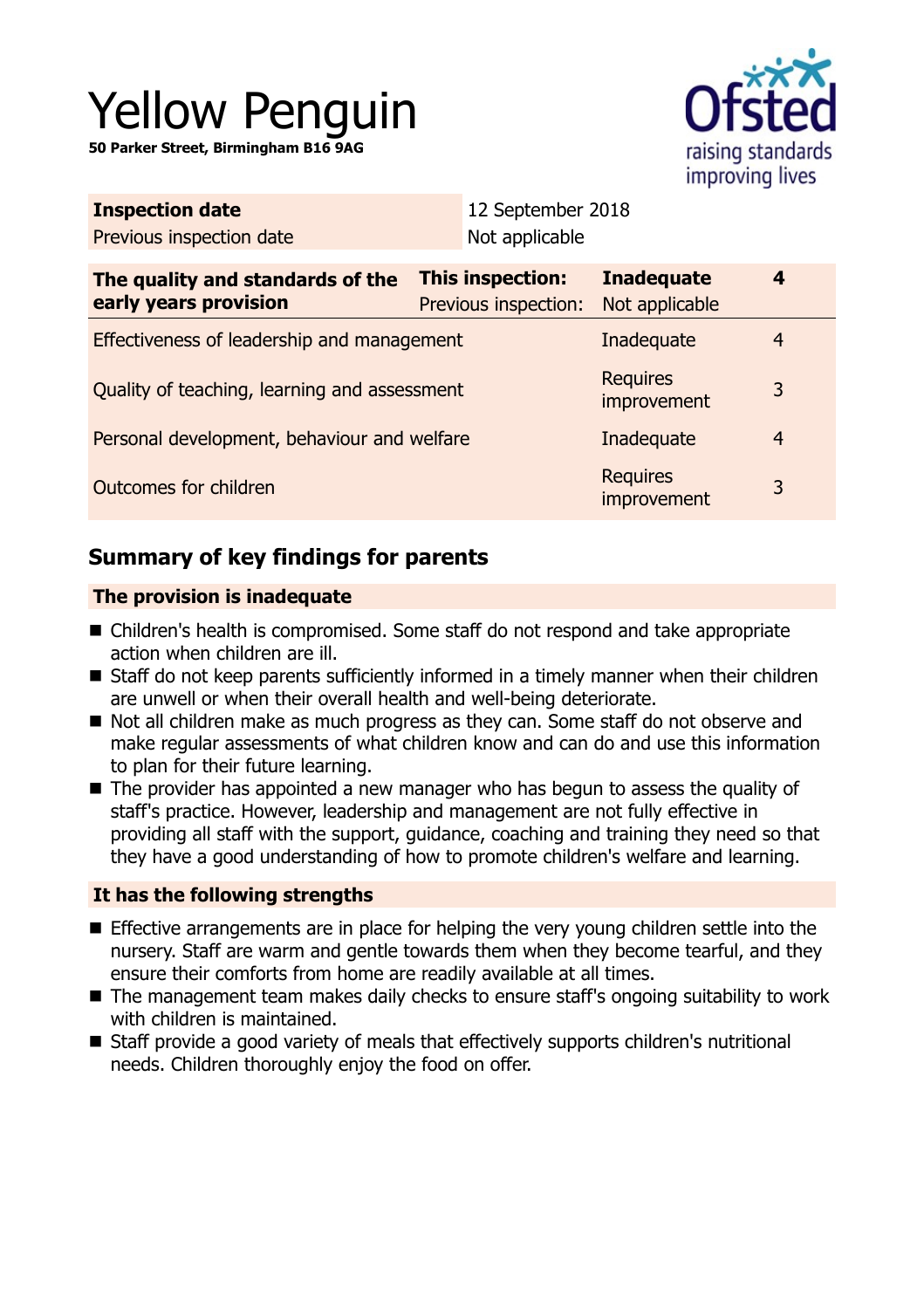# **What the setting needs to do to improve further**

## **To meet the requirements of the early years foundation stage and Childcare Register the provider must:**

|                                                                                                                                                                                                                                             | Due date   |
|---------------------------------------------------------------------------------------------------------------------------------------------------------------------------------------------------------------------------------------------|------------|
| ensure that children's good health is promoted at all times and<br>always respond and take appropriate action when children are ill                                                                                                         | 28/09/2018 |
| improve arrangements for sharing information with parents about<br>their children's health and well-being                                                                                                                                   | 28/09/2018 |
| ensure that all staff observe children's learning and make<br>assessments of what children know and can do, and use this<br>information to inform future planning                                                                           | 28/09/2018 |
| ensure effective arrangements for supervision are in place and<br>provide staff and managers with the required training, support and<br>guidance they need so that they fully understand how to promote<br>children's welfare and learning. | 28/09/2018 |

## **Inspection activities**

- $\blacksquare$  This inspection was carried out as a result of the risk assessment process.
- The inspector completed joint observations with the manager and observed activities in the indoor and outdoor areas. The inspector discussed teaching methods with the manager.
- $\blacksquare$  The inspector held meetings with the management team and spoke to staff and children at appropriate times throughout the day.
- $\blacksquare$  The inspector took account of the written views of parents and a small group of parents spoken to on the day.
- $\blacksquare$  The inspector checked evidence of the suitability and qualifications of staff working with the children.

**Inspector** Hayley Lapworth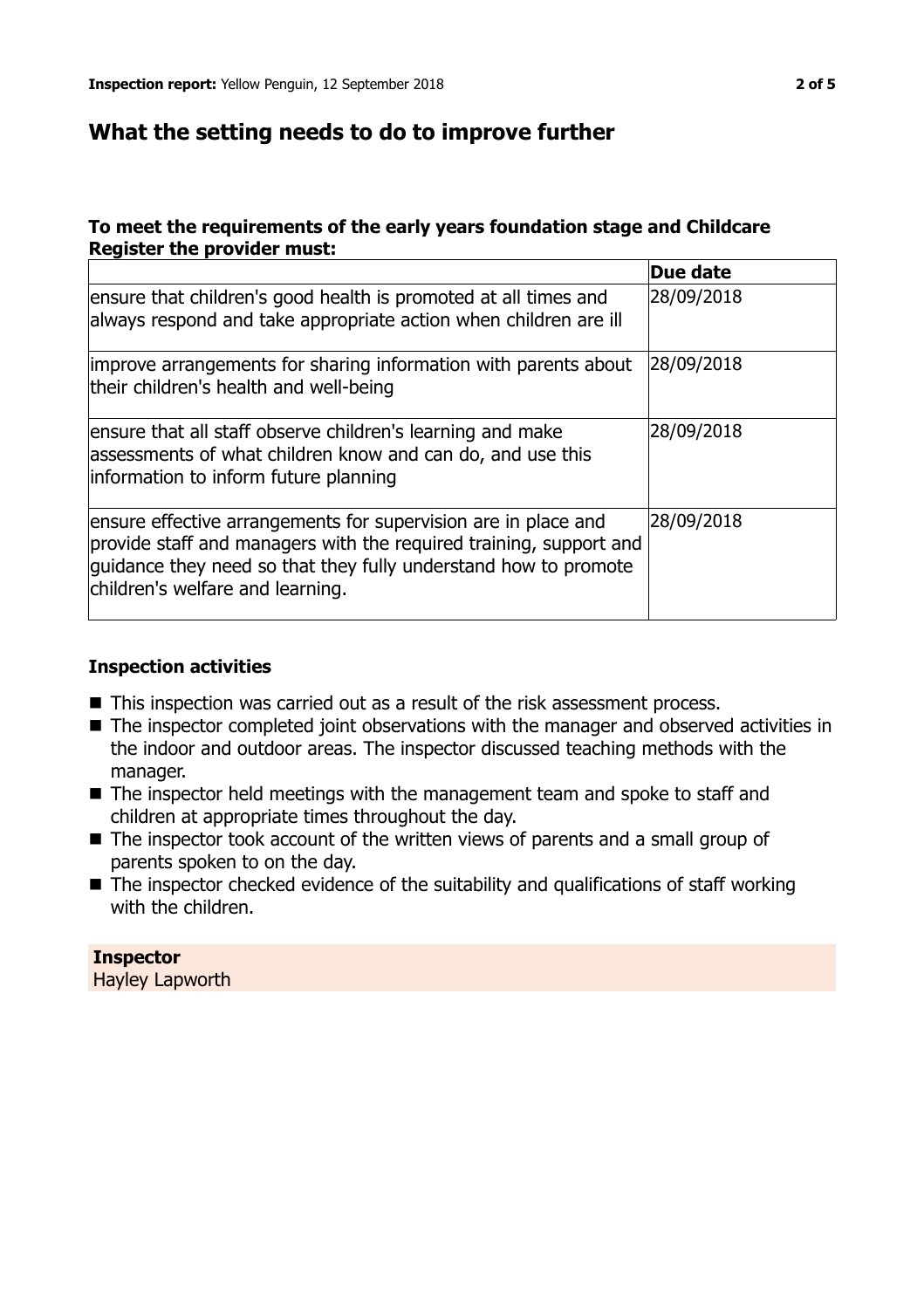# **Inspection findings**

## **Effectiveness of leadership and management is inadequate**

Arrangements for safeguarding are not effective. Some staff do not meet the children's needs by responding and taking appropriate action when children are unwell. In addition, they do not keep parents fully informed of changes in their child's health. The provider does not effectively monitor children's welfare, or supervise staff effectively enough to ensure good-quality teaching and learning. The provider is currently restructuring the nursery management team. Collectively the team has identified many of the weaknesses in the provision. However, changes to raise the quality of the provision have not yet been implemented. Staff receive regular training to ensure they are fully aware of the signs and symptoms of abuse and neglect and they are fully aware of the reporting procedures they must follow. Management is aware of significant events that must be reported to Ofsted. Risk assessments of the indoor and outdoor areas are secure. The nursery is well maintained and clean throughout. Partnerships are developing with other providers and local schools. Parents' views obtained by the inspector are very positive. They describe the quality of the service as 'awesome'. Parents especially appreciate how staff support their children's literacy skills and prepare them to be ready for school.

## **Quality of teaching, learning and assessment requires improvement**

Toddlers and older children do not make as much progress as they can. Some staff do not undertake regular observations or assess children's level of development. Therefore, planning does not reflect children's next steps in learning. That said, children in these two age groups enjoy some of the activities that staff provide. Older children use the large amounts of space to move their bodies in various ways. For example, they do forward rolls and bounce on large cushions. Toddlers laugh as they pretend to be a lion and make loud roars. Staff working with the babies effectively support them to get involved and engage in new experiences, such as dabbing paint onto sponges and paper.

## **Personal development, behaviour and welfare are inadequate**

Weaknesses with regard to supporting children's welfare when children are ill compromises their health and well-being. Staff agree settling-in arrangements with parents on an individual basis. Staff encourage parents to phone the nursery during the day if they want to know how their child is settling. Staff suggest children bring comforts from home into the nursery to help them feel secure in their new environment. Children enjoy being outdoors and being physically active. Children begin to learn about how to keep themselves safe. For example, staff remind them how to sit safely on chairs.

## **Outcomes for children require improvement**

Some children do not make as much progress as they can due to ineffective monitoring and planning for their future learning. That said, some children do gain skills in readiness for their future learning as they move on to school. Children communicate with one another at lunchtime and with familiar adults as they play. They talk about their own experiences, the toys they have at home, and each child makes comments about their 'mummies' and 'daddies'. Children gain skills in their physical development. They learn to climb up a climbing slope and balance on raised planks of wood and tyres.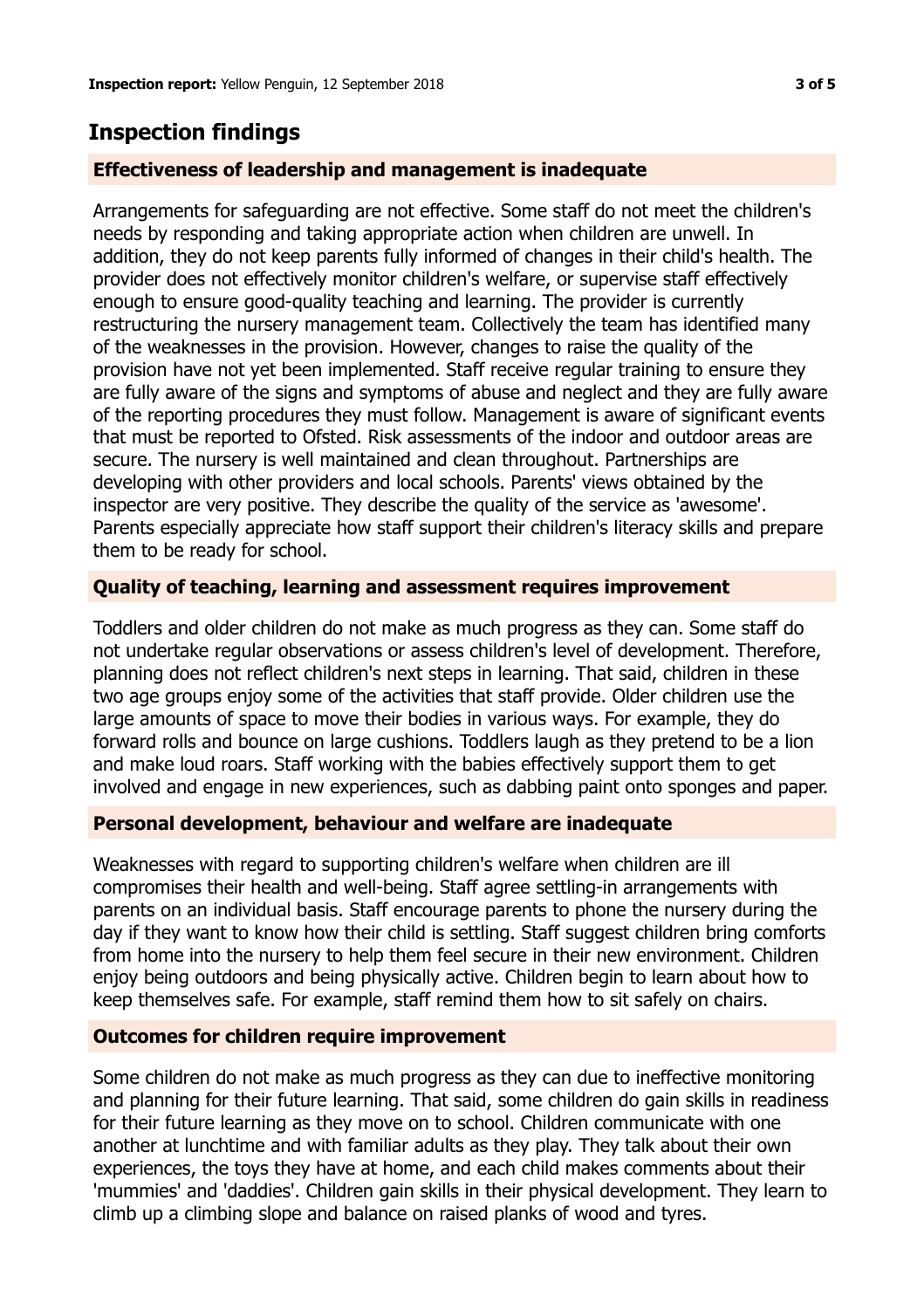# **Setting details**

| Unique reference number                             | EY543756                                                                             |
|-----------------------------------------------------|--------------------------------------------------------------------------------------|
| <b>Local authority</b>                              | Birmingham                                                                           |
| <b>Inspection number</b>                            | 10078144                                                                             |
| <b>Type of provision</b>                            | Full day care                                                                        |
| <b>Registers</b>                                    | Early Years Register, Compulsory Childcare<br>Register, Voluntary Childcare Register |
| Day care type                                       |                                                                                      |
| Age range of children                               | $0 - 8$                                                                              |
| <b>Total number of places</b>                       | 53                                                                                   |
| Number of children on roll                          | 62                                                                                   |
| Name of registered person                           | Parker Street Daycare Ltd                                                            |
| <b>Registered person unique</b><br>reference number | RP543755                                                                             |
| Date of previous inspection                         | Not applicable                                                                       |
| <b>Telephone number</b>                             | 0121 448 2022                                                                        |

Yellow Penguin registered in 2017. The nursery employs 15 members of childcare staff, the majority of whom hold appropriate early years qualifications at level 2 to level 6. The nursery opens from Monday to Friday all year round, except for Christmas and bank holidays. Sessions are from 7.30am until 6pm.

This inspection was carried out by Ofsted under sections 49 and 50 of the Childcare Act 2006 on the quality and standards of provision that is registered on the Early Years Register. The registered person must ensure that this provision complies with the statutory framework for children's learning, development and care, known as the early years foundation stage.

Any complaints about the inspection or the report should be made following the procedures set out in the guidance Complaints procedure: raising concerns and making complaints about Ofsted, which is available from Ofsted's website: www.ofsted.gov.uk. If you would like Ofsted to send you a copy of the guidance, please telephone 0300 123 4234, or email [enquiries@ofsted.gov.uk.](mailto:enquiries@ofsted.gov.uk)